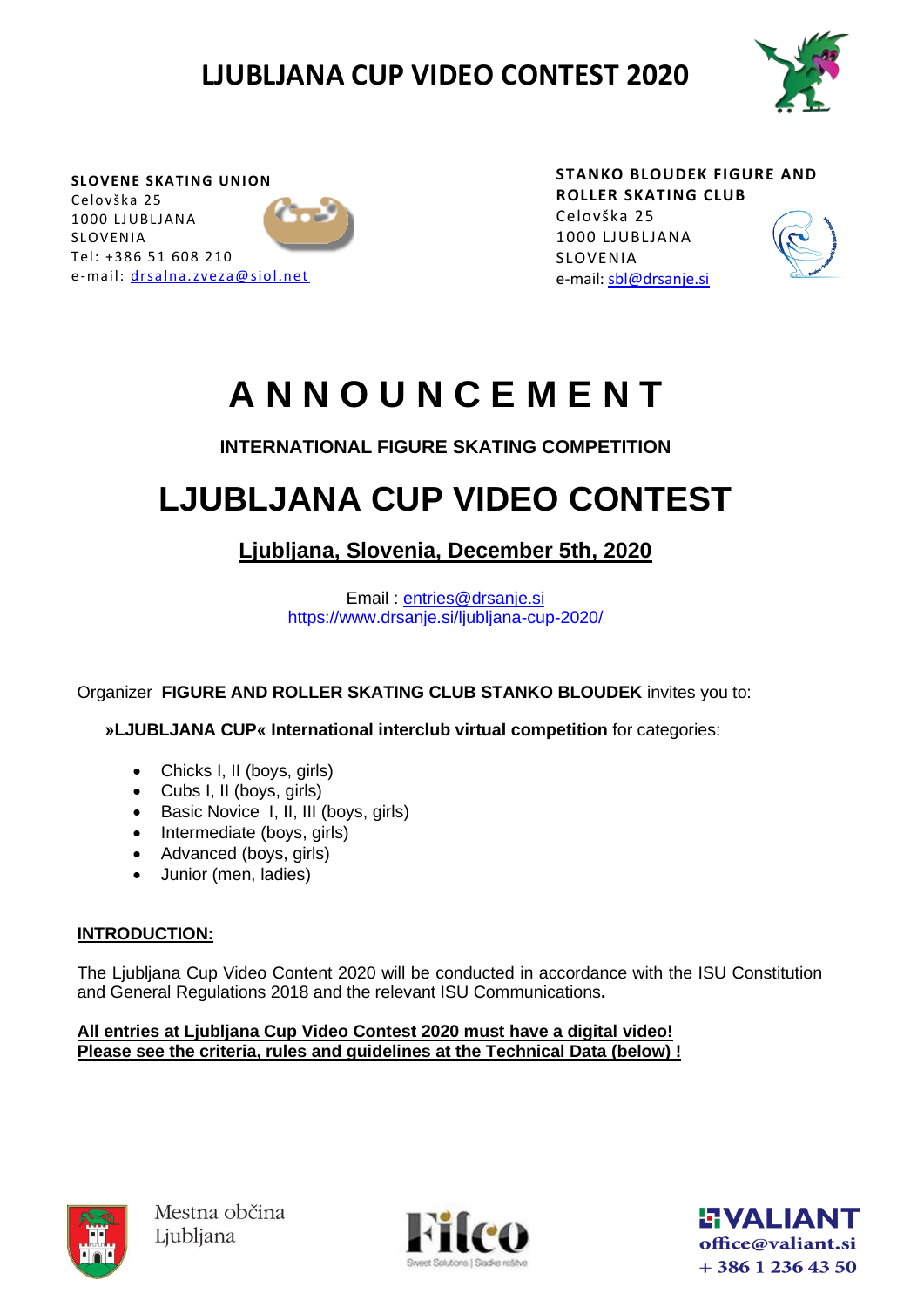

#### **COMPETITION WORKFLOW**

|               | 2                                        | 3                | 4                | 5                 |
|---------------|------------------------------------------|------------------|------------------|-------------------|
| <b>RECORD</b> | <b>ENTER THE</b>                         | <b>UPLOAD</b>    | <b>WATCH THE</b> | <b>GET</b>        |
|               | <b>YOUR VIDEO COMPETITION YOUR VIDEO</b> |                  | <b>LIVE</b>      | FEEDBACK,         |
|               | <b>BY LATEST</b>                         | <b>BY LATEST</b> | <b>BROADCAST</b> | <b>ENJOY THE</b>  |
|               | <u>23</u>                                | <u>23</u>        |                  | <b>COMPETITON</b> |
|               | <b>NOVEMBER</b>                          | <b>NOVEMBER</b>  | <b>DECEMBER</b>  |                   |
|               | 2020                                     | 2020             | 2020             |                   |
|               |                                          |                  |                  |                   |

#### **ENTRIES**

All entries must have a digital video showing the date of issuing the video. The date should not be earlier than 1<sup>st</sup> of November. All Members / Clubs, which are members of National Figure skating Federations associated with ISU, may enter **5 competitors' videos** in each category. The number of competitors could be reduced in case of too many entries on »first come first serve basis«. With the Entry forms, the Planned Program Content Sheet, must returned to OC in due time (by November 23<sup>rd</sup>, at the latest). It is mandatory for the elements listed in the respective ISU Communication. It is not permitted to hand over the Program Content Sheets directly to the acting Officials. It is also mandatory that the Program Content is filled out completely.

#### **ENTRY FORMS**

Completely filled Video Contest specialized Entry Form must be enclosed to each video.

#### **DEDLINE FOR ENTRIES**

The entries should arrive to the **Figure and Roller Skating Club Stanko Bloudek** not later than on:

 **23 rd November 2020**





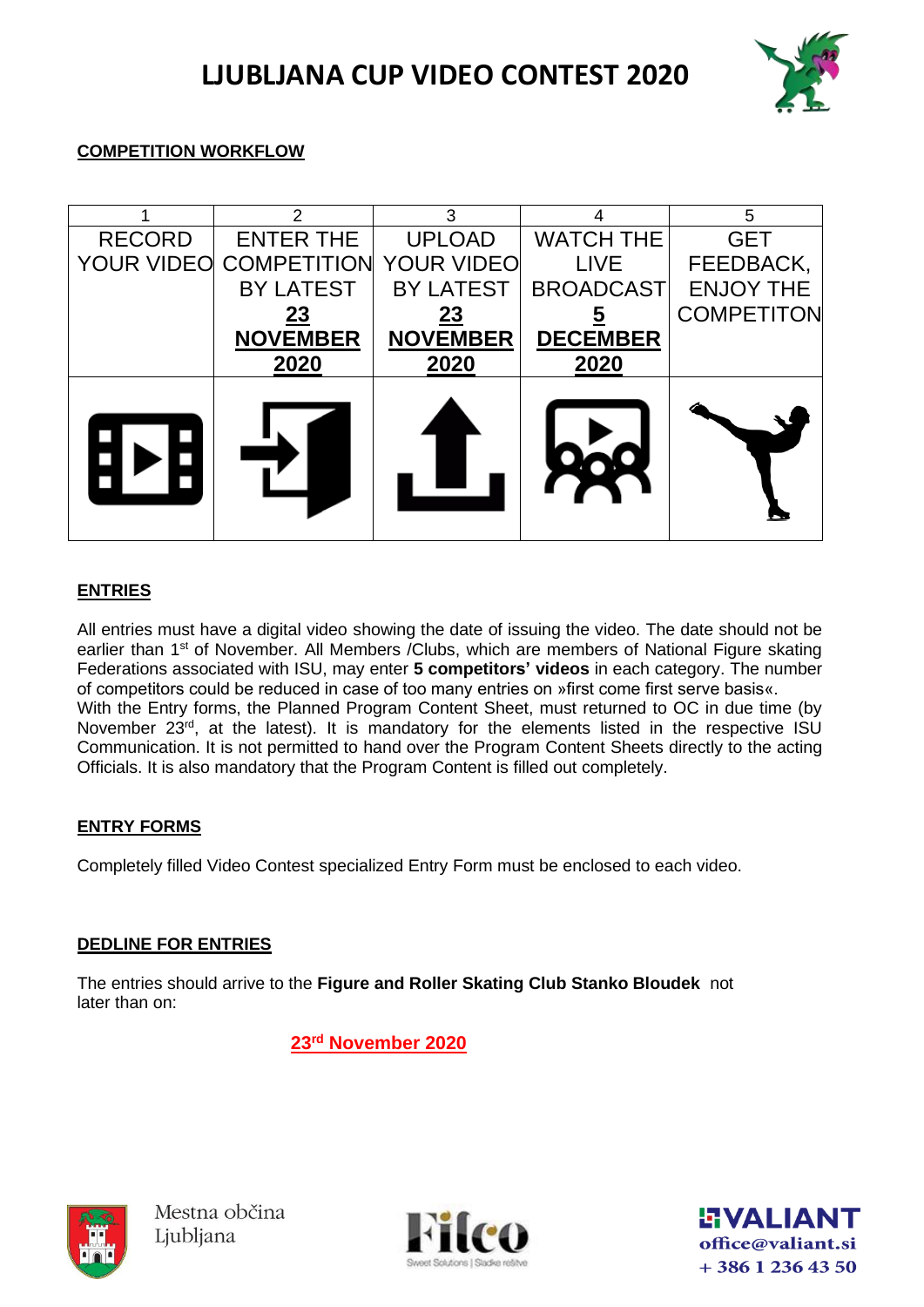

Entries, using Entry Forms available on the official web site only, must be sent to**:**

LJUBLJANA CUP VIDEO CONTEST 2020 Entries: [entries@drsanje.si](mailto:entries@drsanje.si) Video upload:<https://www.drsanje.si/ljubljana-cup-2020/video-upload/>

#### **Please note, that the OC will accept entries until the given deadline!**

#### **ENTRY FEE:**

30 € / 1 video per person. 50 € / 2 videos per person (Junior, Advanced)

#### **PAYMENTS**

Entry fees to be payed via bank transfer until **23rd November** at the latest. Please note that all bank charges have to be borne by the sender.

#### **BANK INSTRUCTION**

| Beneficiary: | DKK STANKO BLOUDEK, Celovška 25, 1000 Ljubljana,              |
|--------------|---------------------------------------------------------------|
| Bank:        | IBAN: SI56 0201 8001 1234 696, BIC: LJBASI2X                  |
| Statement:   | Competitors Name and Surname (in case of one payment for more |
|              | competitors all names should be specified)                    |

#### **EXPENSES**

The Organizer covers expenses of competition, organization, awards, personal and board and lodging only for judges and technical experts.

#### **JUDGES SYSTEM**

The ISU Judging System will be used.

#### **GDRP COMPLIANCE**

By entering the competition, all participants automatically accept that personal data are collected by Organizing Committee (OC) and such data are stored and used by OC, when necessary, third parties, for the purpose only of, and to the extant necessary in relation to facilitate their participation in the competition. Personal data may include but will not be limited, to full legal name as per national identity documents, address, date of birth, nationality, sex.





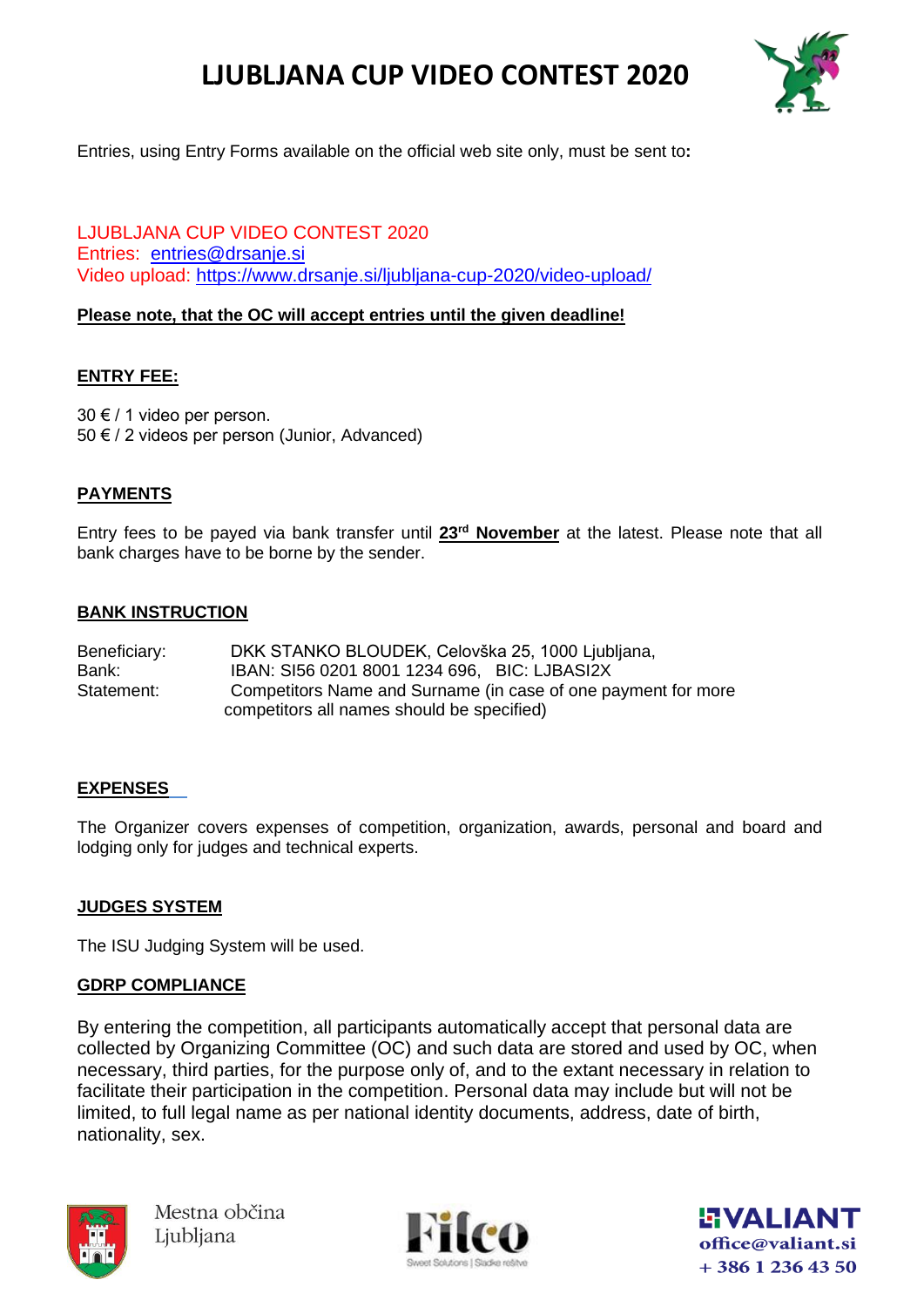

The participants by entering the competition automatically allow publishing of their names on entry lists, starting orders and results table.

#### **DRAW**

Draws for all the categories will be done by electronic random draw on the same day when the video evaluation (judging) will start. In case of categories where two programs are required, the order of the second program will be reversed order**. Please be informed, that only those Competitors whose entry fee will have arrived until the time of the draw of given category will be drawn for the competition.**

#### **PROGRAM SCHEDULE**

Please, be informed that all videos per categories entered to Ljubljana Cup Video Contest 2020 and the live judging process will be broadcast **on Saturday 5 th December 2020**.

#### **PRESENTATION OF MEDALS**

The three best placed Skaters in each category will be announced and honored. Special gold, silver and bronze online diplomas and winner –vouchers will be presented to medalist. All participants will receive an online diploma with their placement as well.

#### **TECHNICAL DATA**

#### 1**.Video parameters**

**Content** : Content of video must be compliant with the technical data given in each competition categories (see below).

**Timing**: The length of video should not exceed the maximum music given in each category +5 Seconds (starting/ending the camera)

**Name**: The name of the video file must be in the following form: **For Junior and Advanced : JuniorL\_surname\_givenname\_nationality\_program.mp4** Example: **JuniorM Smith Andrew SLO short.mp4** 

For others: **Category surname givenname nationality.mp4** Example: **ChicksII Fuchs Anna SLO.mp4** 

**Accepted video formats**: mp4, mov, avi

**Aspect ratio**: 16:9

**Resolution**: 720p/Full HD

**Size:** Max file size 200 MB

**Visibility:** Best available identification of the technical elements in each program is a must





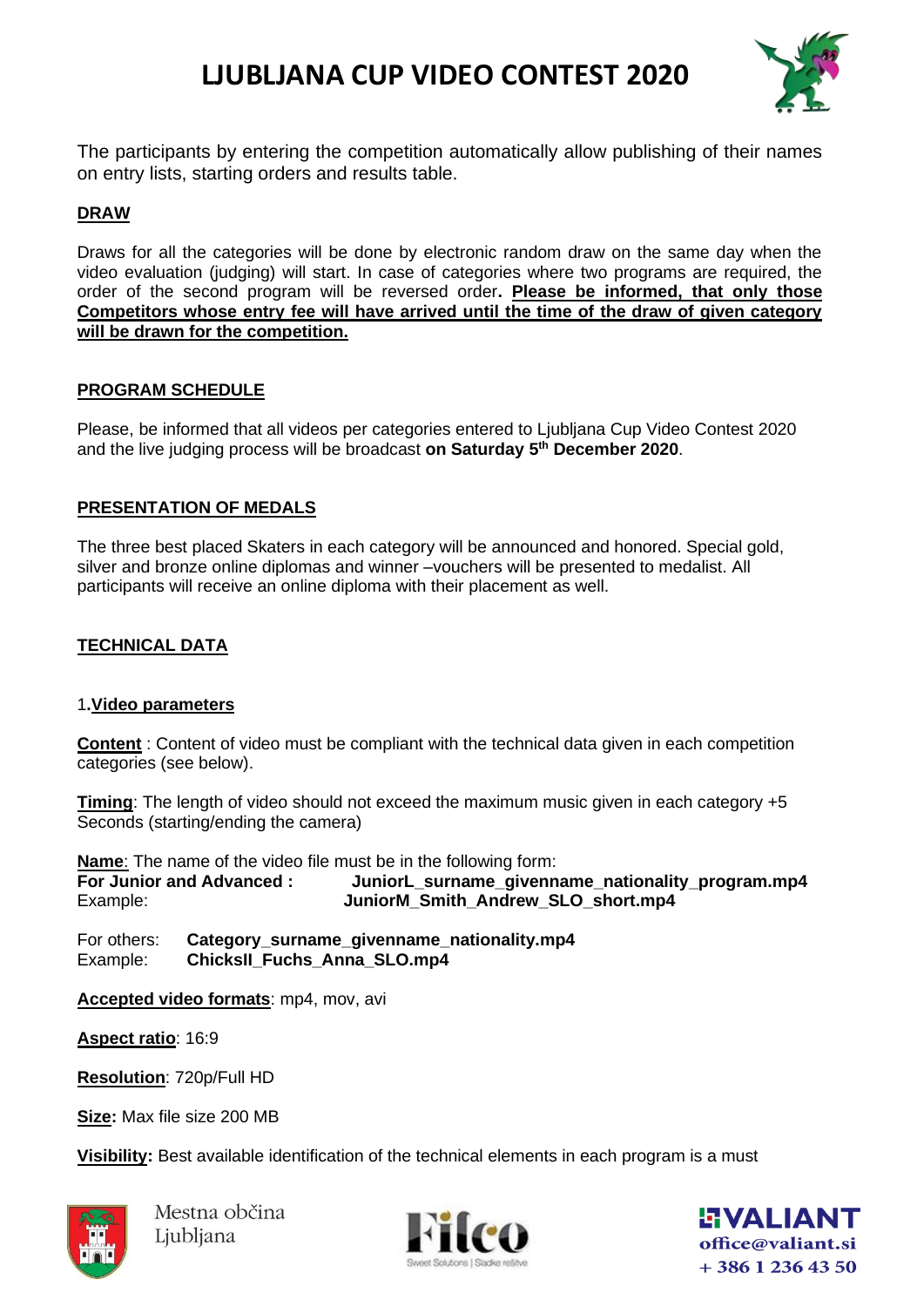

**Editing:** Video cut and editing is forbidden

**Recording:** Videos can be recorded multiple times within given frame. The Contestant can try to record their possible best performance. Recording timeframe: beginning from the Announcement date until 23rd November 2020

**Upload:** Videos must be submitted via: <https://www.drsanje.si/ljubljana-cup-2020/video-upload/>

**Camera spot:** Video must be recorded with one single camera from the same spot. Please use camera on a stand and zoom properly! The camera spot is defined below.



#### **2.Tips for quality video**

- use plenty of light
- Good microphone to capture good quality audio
- Avoid shaky footage- use a tripod, or set your camera on a sturdy surface
- Focus on quality zoom
- Rent a professional service if possible**!!**

#### **3. Further regulations**

In case of any manipulation or editing of the video the Entrant will be immediately ruled out of the competition.





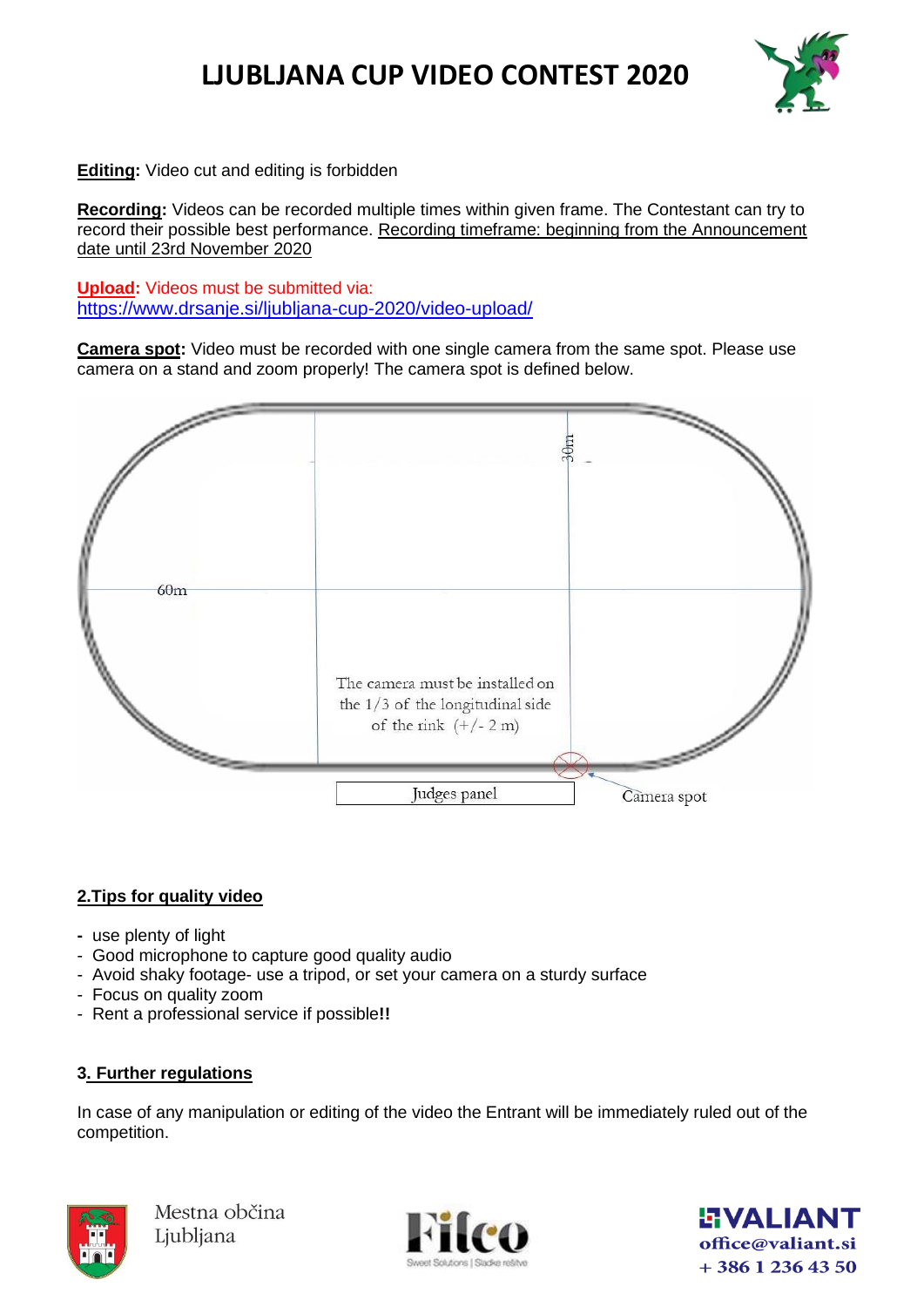

**4. Fair play is requested and expected!!** Fair competition, equality, respect for each other, written and unwritten rules are building blocks of fair play.

#### **5. Preliminary check-up**

Video will be pre-checked from a technical point of view. In case of technical problem the Entrant can send new video within the registration period.

#### **TIME SCHEDULE, ENTRIES, STARTING ORDER AND RESULTS**

Time schedule of broadcast will be announced immediately after deadline of the entries on the website address: [https://www.drsanje.si/ljubljana-cup-2020/.](https://www.drsanje.si/ljubljana-cup-2020/) Also starting order and results will be announced on the same website.

### **CATEGORIES:**

**JUNIOR Men and Ladies**: Requirements according to the ISU Regulations & Technical Rules Single & Pair skating 2018 and the respective ISU Communications.

**Short Program:** The required elements to be skated are those listed in ISU Technical Rules Single & Pair Skating 2018 Rule 611, paragraphs 1 and 3 for 2020/21.

Duration: 2 min., 40 sec. +/- 10 sec.

**Free Skating:** In accordance with ISU Technical Rules Single & Pair Skating 2018, Rule 612 and the respective ISU Communication. Special attention should be paid to the "well balanced program" and the element value.

Duration: 3 min., 30 sec., +/- 10 sec.

#### **ADVANCED NOVICE Boys and Girls: born from 1. 7. 2005 to 30. 6. 2010**

Requirements and age according to the ISU Regulations & Technical Rules Single & Pair Skating 2018, ISU Communication 2328 and all respective ISU Communications.

**Short Program:** The required elements to be skated are those listed in ISU Communication 2242 and subsequent updates.

Duration: 2 min., 20 sec. +/- 10 sec.





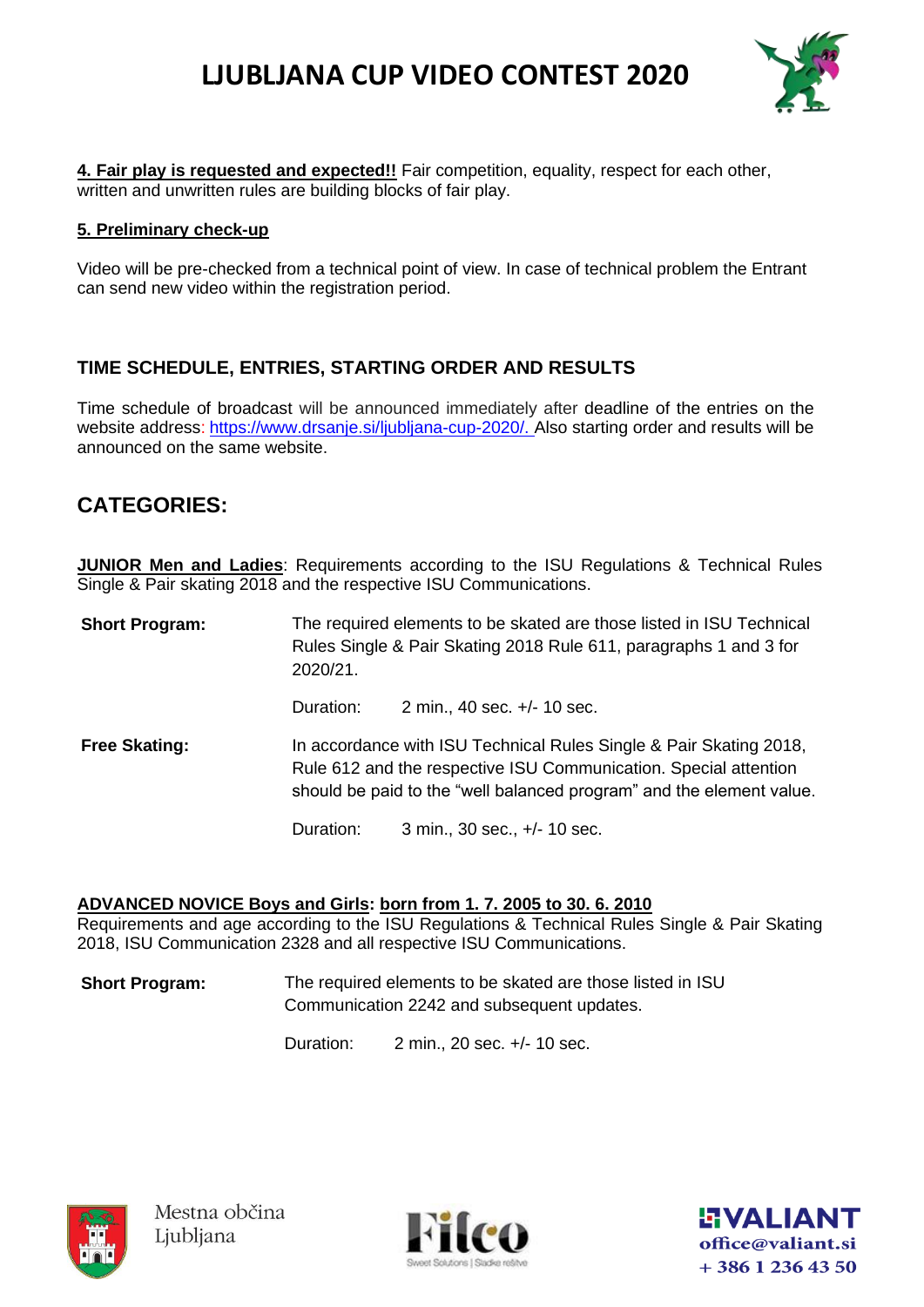

**Free Skating:** In accordance with ISU Technical Rules Single & Pair Skating 2018 and the respective ISU Communication 2328.

Duration: 3 min, +/- 10 sec

#### **INTERMIDIATE NOVICE Boys and Girls: born from 1. 7. 2005 and younger**.

Requirements according to the ISU Technical Rules Single & Pair Skating 2018, ISU Communication 2328 and all respective ISU Communications.

**Free Skating:** In accordance with ISU Technical Rules Single & Pair Skating 2018 and the respective ISU Communication 2328.

Duration: 3 min, +/- 10 sec

#### **BASIC NOVICE Boys and Girls: born from 1. 7. 2007 and younger**.

Requirements according to the ISU Technical Rules Single & Pair Skating 2018, ISU Communication 2328 and all respective ISU Communications.

#### **Free Skating:** In accordance with ISU Technical Rules Single & Pair Skating 2018 and the respective ISU Communication 2328.

Duration: 2 min 30 sec, +/- 10 sec

#### **CUBS Boys and Girls: born from 1. 7. 2010 – 30. 6. 2012.**

**Free Skating:** Duration: 2 min, +/-10 sec

#### **A well balanced CUBS Free Skating Program must contain:**

- **a)** Maximum of 4 jump elements for Girls and Boys, one of which must be an Axel type jump. There may be up to two (2) jump combinations or sequences. Jump combination can contain only two (2) jumps. Triple jumps are not permitted. Any single or double jump (including Double Axel) cannot be executed more than twice in total.
- **b)** There must be a maximum of two (2) spins of a different nature (abbreviation), one of which must be a spin combination with or without change of foot (minimum of six (6) revolutions in total) and one spin with no change of position and with or without change of foot (minimum of six (6) revolutions in total). Flying entry is allowed.
- **c)** There must be a maximum:
	- for Girls one (1) Choreographic sequence which includes at least one 3 seconds long spiral position executed on outside or inside edge. The sequence will have a fixed Base value and evaluated in GOE only.
	- for Boys maximum of one (1) step sequence with a fixed Base value and evaluated in GOE only.

**Level explanation:** For Cubs in all elements which, are subject to Levels, only features up to Level 2 will be counted. Any additional features will not count for Level requirements and will be ignored by the Technical Panel.

The Program Components are only judged in: - Skating Skills